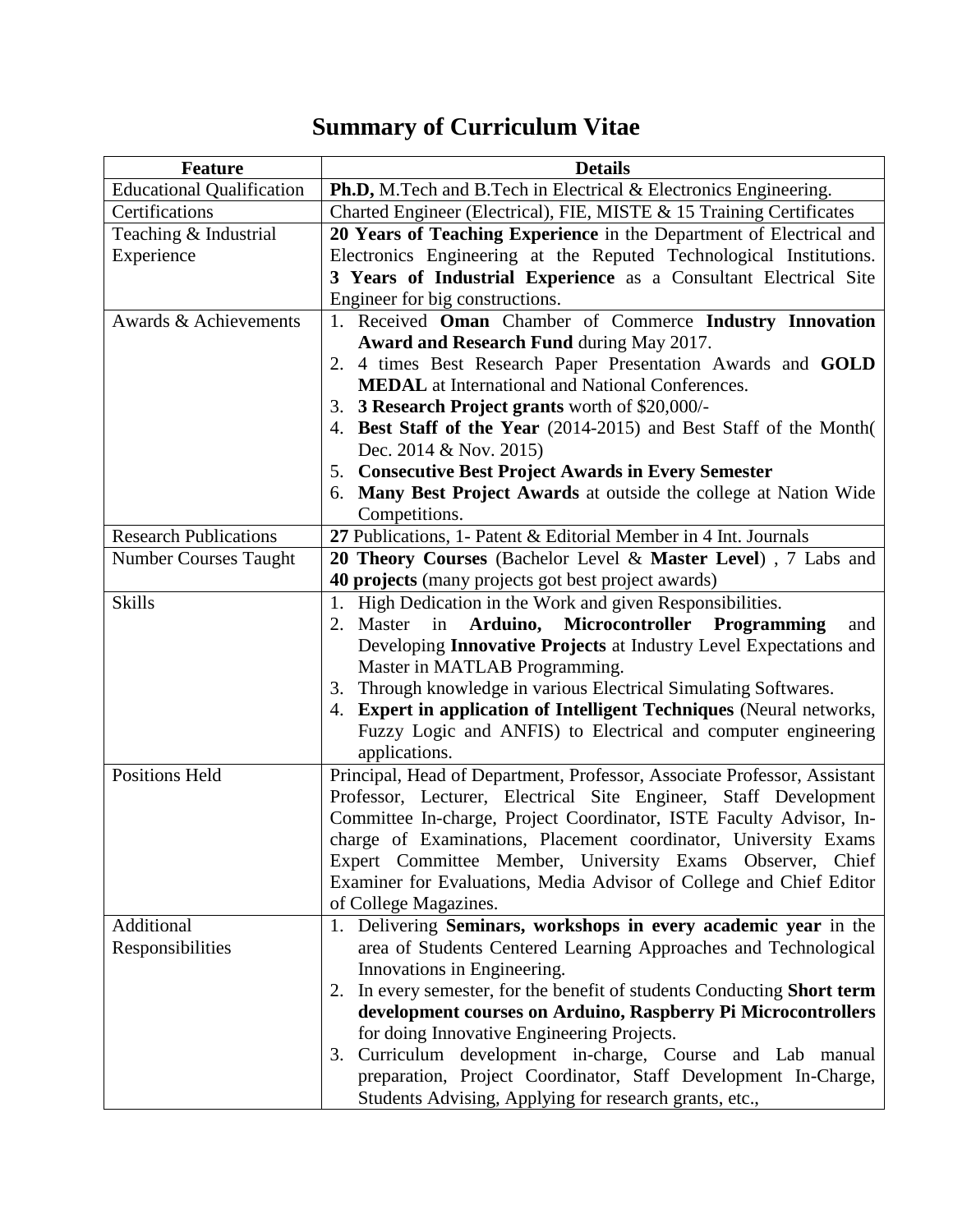### **PUBLICATIONS**

(Total No. of Publications: **27**, 1-Patent, 1- book Chapter & 2 **patent works** under the applying process)

### **My Google Scholar Link:**

**<https://scholar.google.com/citations?user=PK3jSrYAAAAJ&hl=en>**

### **JOURNALS:**

- [1] **Dr. P. GopiKrishna and Dr. T. Gowri Manohar** "Multi-Objective Decision Based Available Transfer Capability in Deregulated Power System using Heuristic Approaches" Journal of The Institution of Engineers (India): Series B published by **Springer**, July 2015. ISSN: 2250-2106 (Print) 2250-2114 (Online); This paper is available at: <http://link.springer.com/article/10.1007%2Fs40031-015-0208-2>
- [2] **Dr. P. GopiKrishna and Dr. T. Gowri Manohar**, "Online Monitoring of Available Transfer Capability in Deregulated Power System using Adaptive Neuro Fuzzy Inference System" published in, Power Electronics and Instrumentation Engineering. **Springer Berlin Heidelberg**, ISSN: 1865-0929, ISBN-10: 3-642-15738-6, ISBN-13: 978-3-642-15738- 7,Vol. 102, Part 2, Page(s):74-79, September 2010, DOI: 10.1007/978-3-642-15739-4\_13 {Impact Factor: 1.0, No. of Citations=2, **Obtained GOLD MEDAL & BEST Research Paper Award, Published News in THE HINDU News Paper and all Telugu District**

# **News Papers**

### **News Paper Link:**

[http://www.thehindu.com/todays-paper/tp-features/tp-educationplus/nec-faculty-wins-gold](http://www.thehindu.com/todays-paper/tp-features/tp-educationplus/nec-faculty-wins-gold-medal-at-international-seminar/article699539.ece)[medal-at-international-seminar/article699539.ece](http://www.thehindu.com/todays-paper/tp-features/tp-educationplus/nec-faculty-wins-gold-medal-at-international-seminar/article699539.ece)**}**

Download Link: [http://link.springer.com/chapter/10.1007/978-3-642-15739-4\\_13](http://link.springer.com/chapter/10.1007/978-3-642-15739-4_13)

- [3] **Dr. GopiKrishna Pasam**, Dr. Sultan Feisso, and Mr Wondwosen Wubu Mersha. "Customer and Company Oriented Novel Electrical and Water Billing System Through Power Line Carrier Communication." International Journal of Engineering Applied Science and Technology (IJEAST), Volume 3, Issue 1, Page No: 41-46, ISSN No. 2455- 2143, July 2018. (Free Journal & Thomson Reuters Indexed with Impact Factor- 4.982 ) This paper is available at: <http://www.ijeast.com/papers/41-46,Tesma301,IJEAST.pdf>
- [4] **Dr. GopiKrishna Pasam**, Mr. Wondwosen Wubu Mersha and Mr. Sudarsi " Multiple Objective Decision Based Modern Digital Home", International Journal of Engineering Applied Science and Technology (IJEAST), Volume 2, Issue 7, Page No: 14-20, ISSN No. 2455- 2143, Dec. 2017. (Free Journal & Thomson Reuters Indexed) This paper is available at: [www.ijeast.com/papers/14-20,Tesma207,IJEAST.pdf](http://www.ijeast.com/papers/14-20,Tesma207,IJEAST.pdf)
- [5] **Dr. P. GopiKrishna and Dr. Sami Al Ghnimi "**Development of a Black Box Model for the Monitoring of Vehicle Accident and Speed" International Journal of Engineering Applied Science and Technology (IJEAST), Volume 1, Issue 9, Page No: 124-130, ISSN No. 2455- 2143, July – August 2016. This paper is available at: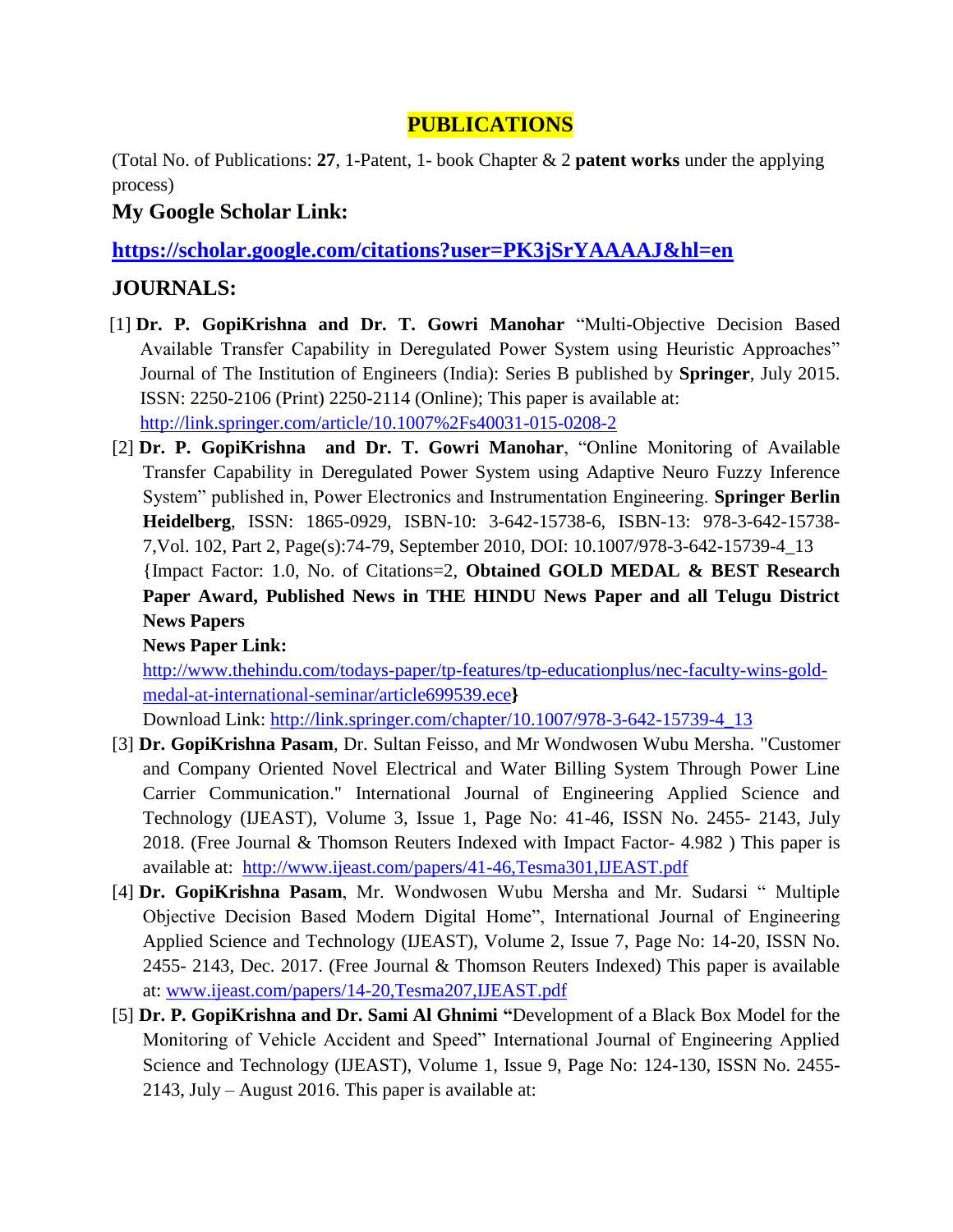<http://www.ijeast.com/papers/124-130,Tesma109,IJEAST.pdf>

- [6] **Dr. P. GopiKrishna and Dr. T. Gowri Manohar**, "Available Transfer Capability Computations in the Indian Southern E.H.V Power System using Intelligent Techniques" published in the International Journal of Research in Engineering and Technology (IJRET), vol. 3, Issue 11, Pages: 90- 100, November 2014. { Impact Factor (ISRA) = 2.375} This paper available at: http://ijret.org/Volumes/V03/I11/IJRET\_110311015.pdf
- [7] **Dr. P. GopiKrishna and Dr. T. Gowri Manohar**, "A Novel Voltage Stability Analysis of Power System" published in International Journal of Electrical and Electronics Engineering Research(IJEEER ), ISSN (Print) :2250-155X ;ISSN(Online): 2278–943X, vol. 3, issue 3, August 2013. {Impact Factor (JCC): 5.6397} Download link:

http://tjprc.org/view\_archives.php?year=2013\_14\_2&id=15&jtype=2&page=7

[8] **Dr. P. GopiKrishna and Dr. T. Gowri Manohar**, "On-Line Monitoring of Power System Parameters Using Radial Basis Function Neural Networks" published in International Journal of Electrical and Electronics Engineering Research (IJEEER), ISSN (Print) : 2250- 155X ; ISSN (Online): 2278–943X Vol.3, Issue 2, June 2013. {Impact Factor(JCC): 5.6397, No. of Citations=1&**Best Research Paper Award** 

(Reference [:http://tjprc.org/awards-recognitions.php\)](http://tjprc.org/awards-recognitions.php) }Download link: [http://tjprc.org/view\\_archives.php?year=2013\\_14\\_2&id=15&jtype=2&page=4](http://tjprc.org/view_archives.php?year=2013_14_2&id=15&jtype=2&page=4)

- [9] **Dr. P. GopiKrishna and Dr. T. Gowri Manohar**, "Available Transfer Capability Computations in Deregulated Power System with the Optimal Location of Unified Power Flow Controller" published in International Journal of Electrical and Electronics Engineering Research(IJEEER),ISSN(Print):2250-155X ;ISSN(Online): 2278–943X, ,Vol.2,Issue 3,Page(s): 121- 138, September 2012. {Impact Factor (JCC): 3.7567}Download Link: http://tjprc.org/view\_archives.php?year=2012\_27\_2&id=15&jtype=2&page=2
- [10] **Dr. P. GopiKrishna and Dr. T. Gowri Manohar**, "Assessment of Secured Voltage Stability Power Margin of Indian Southern Power Grid Using Integrated and Intelligent Methods" published in International Journal of Recent Trends in Engineering and Technology ( IJRTET ), ISSN:2158-5563,Vol. 7, Issue 2, Page(s): 43–50, March 2012, Digital Object Identifier: 01.IJRTET.7.2.71

{Impact Factor: 1.0, No. of Citations=2, Viewers:22 and downloads: 2} Download Link:<http://searchdl.org/index.php/journals/view/2301>

- [11] **Dr. P. GopiKrishna and Dr. T. Gowri Manohar**, "A Novel Hybrid Intelligent Technique for the Analysis of Optimal Load Flow in Deregulated Power System" published in International Journal of Recent Trends in Engineering and Technology ( IJRTET ) ISSN: 2158-5563, Vol.6 ,Issue 2, Page(s): 72-78,November 2011, Digital Object Identifier: 01.IJRTET.6.2.228 {Impact Factor: 1.0, No. of Citations=1, Viewers: 16 and downloads: 2} Download Link: http://searchdl.org/index.php/journals/view/415
- [12] **Dr. P. GopiKrishna and Dr. T. Gowri Manohar**, "Voltage Stability Constrained ATC Computations in Deregulated Power System Using Novel Technique" published in ARPN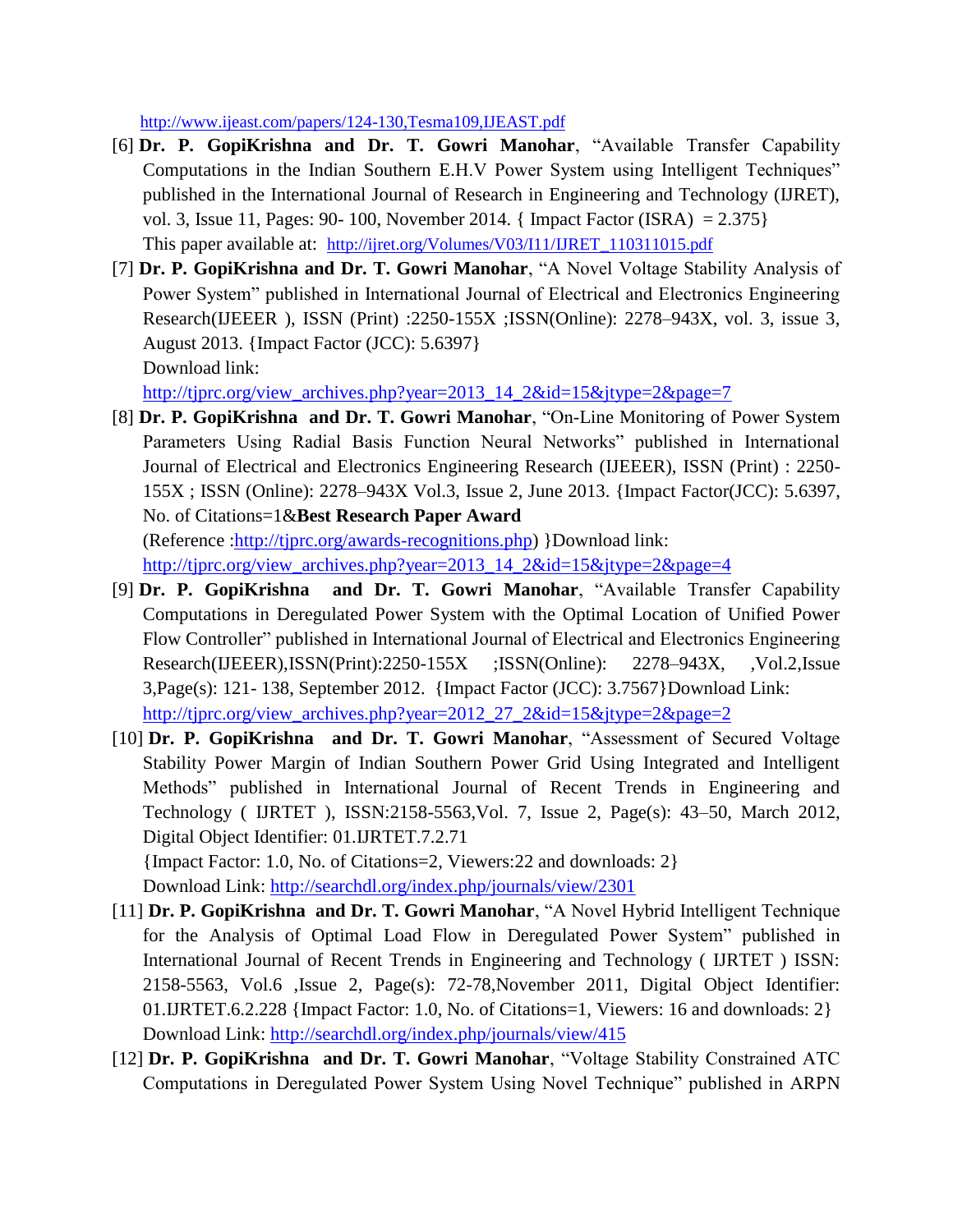Journal of Engineering Applied Sciences ISSN: 1819-6608, Vol.3, N0.6, Dec. 2008.{Impact Factor: 0.4621, No. of Citations=7} Download Link :

[http://www.arpnjournals.com/jeas/research\\_papers/rp\\_2008/jeas\\_1208\\_148.pdf](http://www.arpnjournals.com/jeas/research_papers/rp_2008/jeas_1208_148.pdf)

[13] Ms. Seada Hussen, Ms. Frie Ayalew & **Dr. P. GopiKrishna** "Review on Flexible AC Transmission System Components in the Deregulated Power System" International Journal of Engineering Applied Science and Technology (IJEAST), Vol. 3, Issue 7, Page No: 41-50, ISSN No. 2455- 2143, Nov. 2018. (Free Journal & Thomson Reuters Indexed with **Impact Factor- 4.982** )

This paper is available at: http://www.ijeast.com/papers/41-50,Tesma307,UEAST.pdf

- [14] Ms. Frie Ayalew,Ms. Seada Hussen & **Dr. P. GopiKrishna** "Optimization Techniques in Power System: A Review" International Journal of Engineering Applied Science and Technology (IJEAST), Vol. 3, Issue 10, Page No: 8-16, ISSN No. 2455- 2143, Feb. 2019. (Free Journal & Thomson Reuters Indexed with **Impact Factor- 4.982** ) This paper is available at: <http://www.ijeast.com/papers/8-16,Tesma310,IJEAST.pdf>
- [15] Ms. Frie Ayalew,Ms. Seada Hussen & **Dr. P. GopiKrishna** "Generator Maintenance Scheduling in Power System using Artificial Intelligent Techniques: A Review" International Journal of Engineering Applied Science and Technology (IJEAST), Vol. 3, Issue 8, Page No: 1-7, ISSN No. 2455- 2143, Dec. 2018. (Free Journal & Thomson Reuters Indexed with **Impact Factor- 4.982** )

This paper is available at: <http://www.ijeast.com/papers/1-7,Tesma308,IJEAST.pdf>

- [16] Ms. Frie Ayalew,Ms. Seada Hussen & **Dr. P. GopiKrishna** "Reactive Power Compensation: A Review" International Journal of Engineering Applied Science and Technology (IJEAST), Vol. 3, Issue 11, Page No: 1-7, ISSN No. 2455- 2143, March. 2019. (Free Journal & Thomson Reuters Indexed with **Impact Factor- 4.982** ) This paper is available at: <http://www.ijeast.com/papers/1-7,Tesma311,IJEAST.pdf>
- [17] Ms. Seada Hussen, Ms. Frie Ayalew & **Dr. P. GopiKrishna** "Overview of Generator Protection on Power System" International Journal of Engineering Applied Science and Technology (IJEAST), Vol. 3, Issue 11, Page No: 12-18, ISSN No. 2455- 2143, March 2019. (Free Journal & Thomson Reuters Indexed with **Impact Factor- 4.982** )

This paper is available at: <http://www.ijeast.com/papers/12-18,Tesma311,IJEAST.pdf>

- [18] Ms. Frie Ayalew,Ms. Seada Hussen & **Dr. P. GopiKrishna** "Economic Load Dispatch Problems in Smart Grid: A Review" International Journal of Engineering Applied Science and Technology (IJEAST), Vol. 3, Issue 11, Page No: 71-77, ISSN No. 2455- 2143, March. 2019. (Free Journal & Thomson Reuters Indexed with **Impact Factor- 4.982** ) This paper is available at: http://www.ijeast.com/papers/71-77,Tesma311,UEAST.pdf
- [19] P. Sirisha , Dr. Sayeeda Sultana & **Dr. P. GopiKrishna** "Analytical Solutions and Neural Network Modelling for Removal of Chromium(VI) from Industrial Waste Water using Carissa Carandas" (Accepted to publish in the SCOPUS listed Asian Journal of Chemistry, vol. 31, issue-7, May 2019)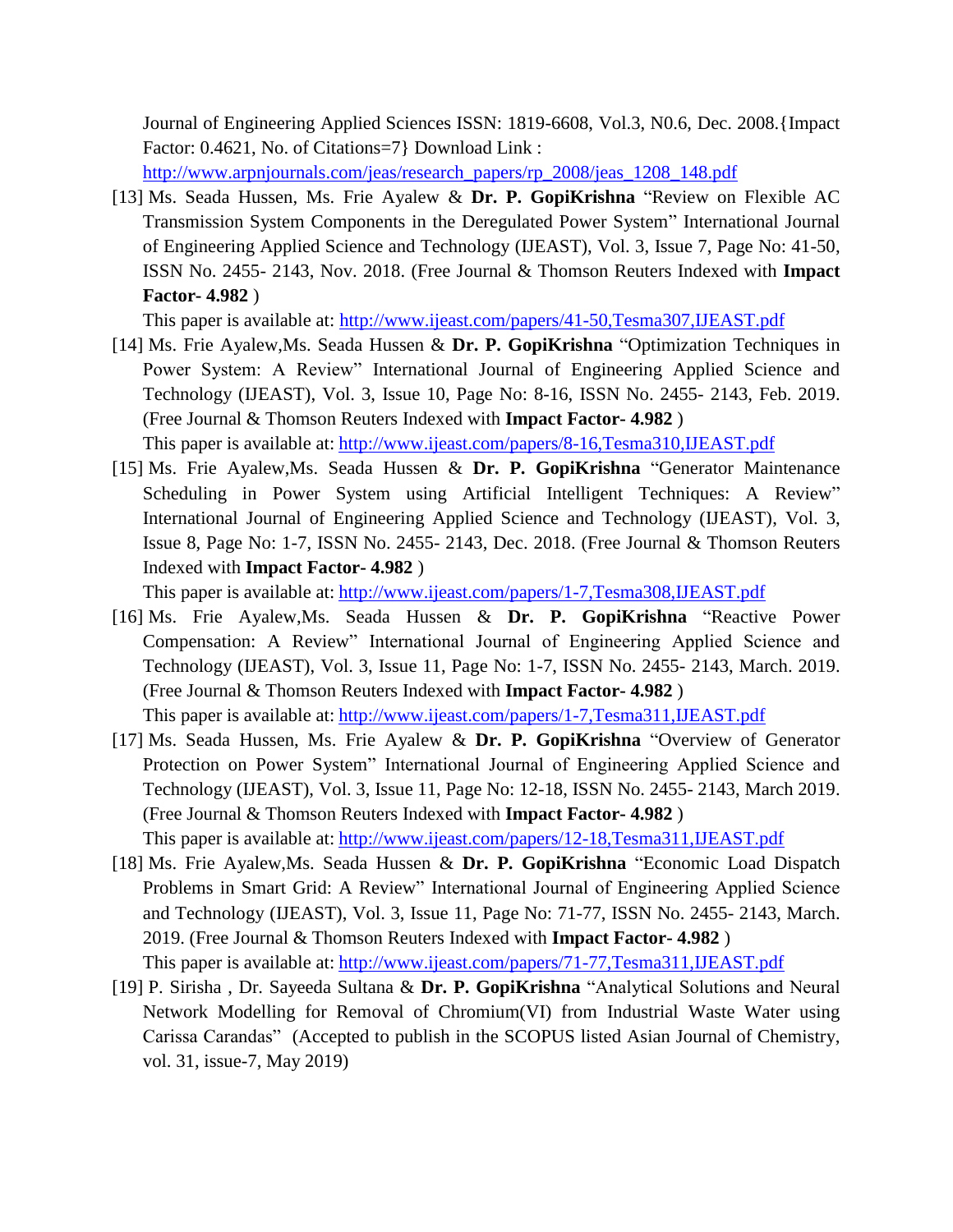### **CONFERENCES:**

- [20] **Dr. P. GopiKrishna** and Dr. T. Gowri Manohar, **Obtained Best Paper Presentation Award** for the paper titled "Voltage Stability Constrained Available Transfer Capability in Deregulated Power System Using Radial Basis Function Neural Networks" National Conference EAR-2008, J.N.T. University, Anantapur, Andhra Pradesh. May 2008.
- [21] **Dr. P. GopiKrishna** and Dr. T. Gowri Manohar, **Obtained Best Paper Presentation Award** for the paper titled "Assessment of Voltage Stability Constrained Load Flow in Deregulated Power System using RBF Neural Network" National Conference, Waves - 2008, Sri Kottam Tulasi Reddy Memorial College of Engineering, Kondair, Mahaboob Nagar (Dist.), Andhra Pradesh. Feb. 2008.
- [22] Saleh Saeed Sulaiman Al-Siyabi, Asad Mohammad Saeed Bani-Oraba, **Dr. Gopikrishna Pasam** and Zakeriya Mohammed Almaskari presented a paper titled " GSM Based Digital Protection of Transmission Lines in the Presence of Voltage Compensated Devices" in International Conclave On Innovations in Engineering & Management (Oman Vision 2020: Opportunities & Challenges) Feb. 27-28, 2016 .
- [23] **Dr. P. GopiKrishna,** et.alpaper titled "Development of a Black Box Model for the Vehicle Accident and Speed Monitoring" is published in the 6th National Symposium on Engineering Final Year Projects, organized by Nizwa University, Oman on 4th May 2016.
- [24] **Dr. P. GopiKrishna** ,Wondwosen Wubu Mersha, et.al presented a paper titled "Intelligent Techniques based Hybrid Renewable Energy Smart Villages with the Concepts of Distributed Generation for the Sustainable Economy of Ethiopia" in the National Research Conference, Addis Ababa Science and Technology University, Addis Ababa, Ethiopia, June 2018.
- [25] P. Sirisha , Dr. Sayeeda Sultana & **Dr. P. GopiKrishna** presented a paper titled "Analytical Solutions and Neural Network Modelling for Removal of Chromium(VI) from Industrial Waste Water using Carissa Carandas" in the International Conference on Waste, Energy and Environment (ICWEE-2018), Sathyabama Institute of Science and Technology (Deemed University),  $5^{th}$  -7<sup>th</sup> September 2018. ISBN: 978-93-83409-47-1
- [26] Ms. Seada Hussen, Ms. Frie Ayalew & **Dr. P. GopiKrishna** presented a paper titled **"**Review on Flexible AC Transmission System Components in the Deregulated Power System" in the 4<sup>th</sup> International Conference on Trends in Information, Management, Engineering and Sciences (ICTIMES), pp. 293-299, 28<sup>th</sup>- 29<sup>th</sup> December 2018. ISBN: 978-81-939386-3-8.
- [27] Ms. Frie Ayalew,Ms. Seada Hussen & **Dr. P. GopiKrishna** presented a paper titled **"Optimization Techniques in Power System: A Review" in the 4<sup>th</sup> International Conference** on Trends in Information, Management, Engineering and Sciences (ICTIMES), pp. 398-403, 28<sup>th</sup>- 29<sup>th</sup> December 2018. ISBN: 978-81-939386-3-8.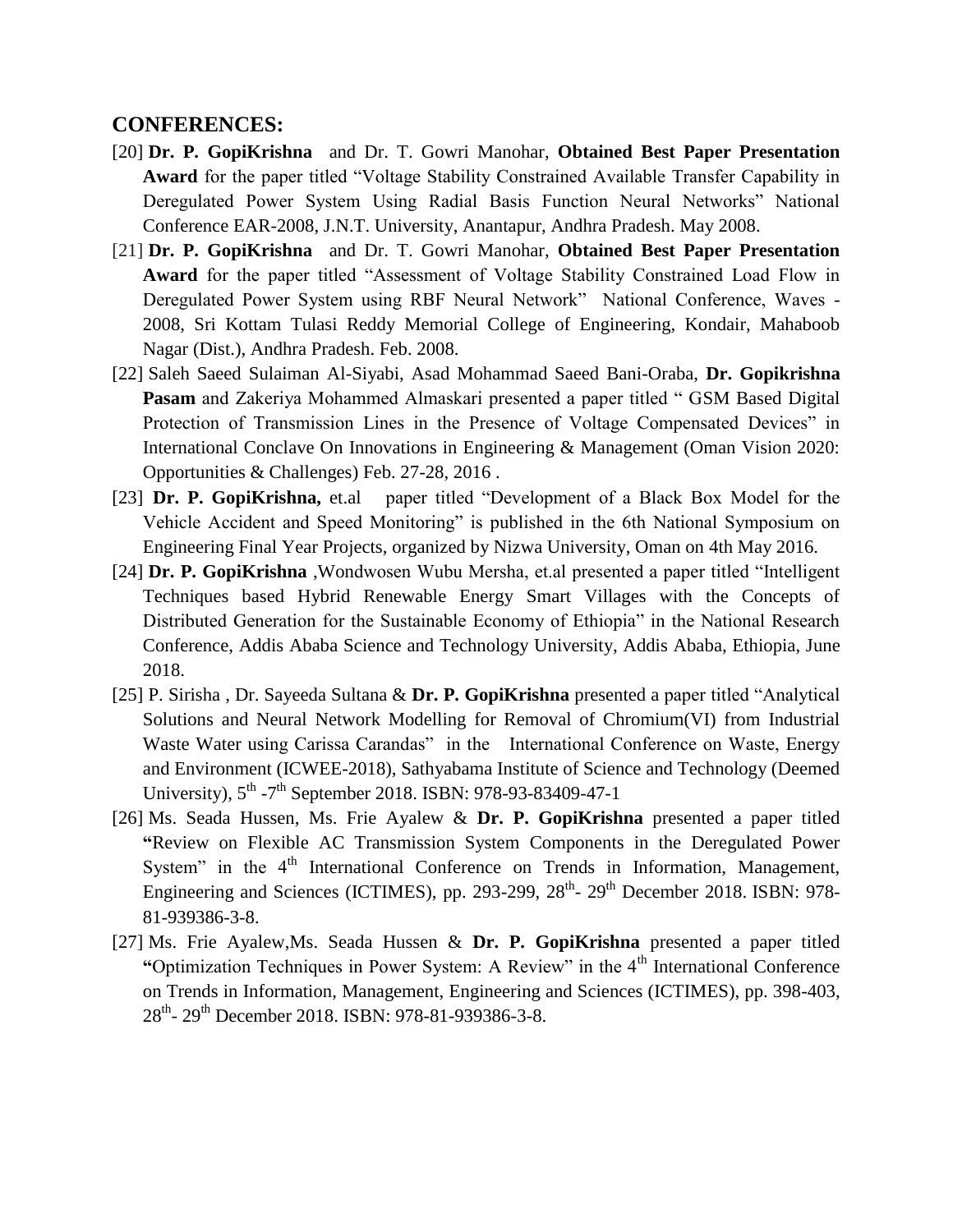## **My Google Scholar Link:**

**<https://scholar.google.com/citations?user=PK3jSrYAAAAJ&hl=en>**

My Research Related Video Links:

<https://www.youtube.com/watch?v=kYKQsnTpNy0&t=7s>

<https://www.youtube.com/watch?v=Yq4q0F-y84I&t=9s>

### **My web links:**

1. My Classroom Teaching, Presentations Video Links:

<https://www.youtube.com/watch?v=vjl0vSGKzvw&t=901s>

<https://www.youtube.com/watch?v=kYKQsnTpNy0&t=7s>

<https://www.youtube.com/watch?v=Yq4q0F-y84I&t=9s>

2. [http://www.thehindu.com/todays-paper/tp-features/tp-educationplus/nec-faculty-wins-gold](http://www.thehindu.com/todays-paper/tp-features/tp-educationplus/nec-faculty-wins-gold-medal-at-international-seminar/article699539.ece)[medal-at-international-seminar/article699539.ece](http://www.thehindu.com/todays-paper/tp-features/tp-educationplus/nec-faculty-wins-gold-medal-at-international-seminar/article699539.ece)

3.<https://scholar.google.com/citations?user=PK3jSrYAAAAJ&hl=en>

4.<https://www.ict.edu.om/en-US/Awards/>

(Please click on AY2014-2015)

5. [https://www.ict.edu.om/resources/publications/Technocrats/Vol\\_8-](https://www.ict.edu.om/resources/publications/Technocrats/Vol_8-Iss_2/files/assets/common/downloads/Technocrats_Vol%208_Issue%202_14-1-2016.pdf) [Iss\\_2/files/assets/common/downloads/Technocrats\\_Vol%208\\_Issue%202\\_14-1-2016.pdf](https://www.ict.edu.om/resources/publications/Technocrats/Vol_8-Iss_2/files/assets/common/downloads/Technocrats_Vol%208_Issue%202_14-1-2016.pdf)

(Please see at page-3)

5.<https://www.ict.edu.om/en-US/Engineering/Staff-Awards/>

[https://www.ict.edu.om/resources/publications/engineering/vol7iss2/files/assets/common/downlo](https://www.ict.edu.om/resources/publications/engineering/vol7iss2/files/assets/common/downloads/page0001.pdf) [ads/page0001.pdf](https://www.ict.edu.om/resources/publications/engineering/vol7iss2/files/assets/common/downloads/page0001.pdf)

7.<https://www.ict.edu.om/en-US/Engineering/Best-Project.aspx>

8. [https://www.ict.edu.om/resources/publications/Technocrats/Vol\\_8-](https://www.ict.edu.om/resources/publications/Technocrats/Vol_8-Iss_2/files/assets/common/downloads/page0003.pdf) [Iss\\_2/files/assets/common/downloads/page0003.pdf](https://www.ict.edu.om/resources/publications/Technocrats/Vol_8-Iss_2/files/assets/common/downloads/page0003.pdf)

9.<https://www.ict.edu.om/en-US/Project-Awards/>

<sup>6.</sup>